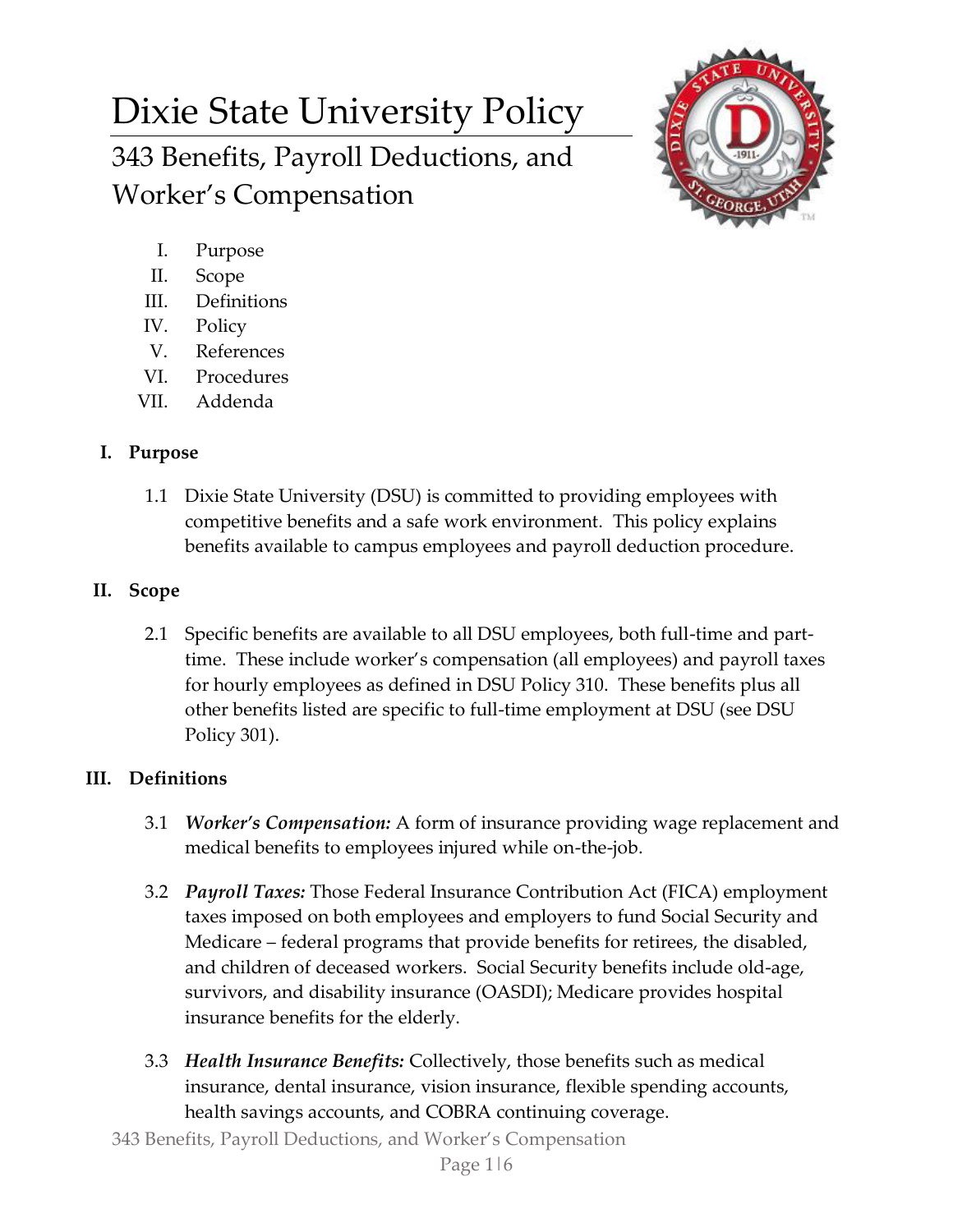- 3.3.1 *Medical Insurance:* Insurance that covers general hospital, doctor's visit, preventative medicine, and pharmacy expenses.
- 3.3.2 *Dental Insurance:* Insurance that covers general and preventative dental expenses.
- 3.3.3 *Vision Insurance:* Insurance that covers general and preventative vision expenses.
- 3.3.4 *Flexible Spending Accounts (FSA):* A special tax deferred account, managed annually, that an employee puts money into that they can use to pay for certain out-of-pocket health expenses.
- 3.3.5 *Health Savings Accounts (HSA):* A tax deferred savings account, used in conjunction with a high-deductible health insurance policy, that allows users to save money tax-free over time to pay for certain out-of-pocket health expenses.
- 3.3.6 *COBRA Continuing Coverage:* The Consolidated Omnibus Budget Reconciliation Act of 1985 that allows employees to continue coverage of their employer's health insurance after employment ends.
- 3.4 *Retirement Benefits:* A University benefit in which the employer contributes a sum of money to a retirement account for use by the employee during retirement age. See DSU Policy 348 for retirement programs offered specifically at DSU.
- 3.5 *Life Insurance:* A University benefit that pays out a sum of money upon the death and/or accidental dismemberment of a covered person. Serves as a protection against financial loss that would result from the death and/or dismemberment of the covered employee, their spouse, and/or their dependent children.
- 3.6 *Long-Term Disability Insurance:* A University benefit that protects an employee from loss of income in the event that he/she is unable to work due to illness, injury, or accident for a long period of time.
- *3.7 Life Change/Event:* A change in an employee's situation that can make them eligible for a special enrollment period outside of the standard benefits open enrollment period. Life changes/events typically include but are not limited to: marriage, divorce, adoption or birth of a child, death of a spouse or child, loss of other insurance coverage, etc.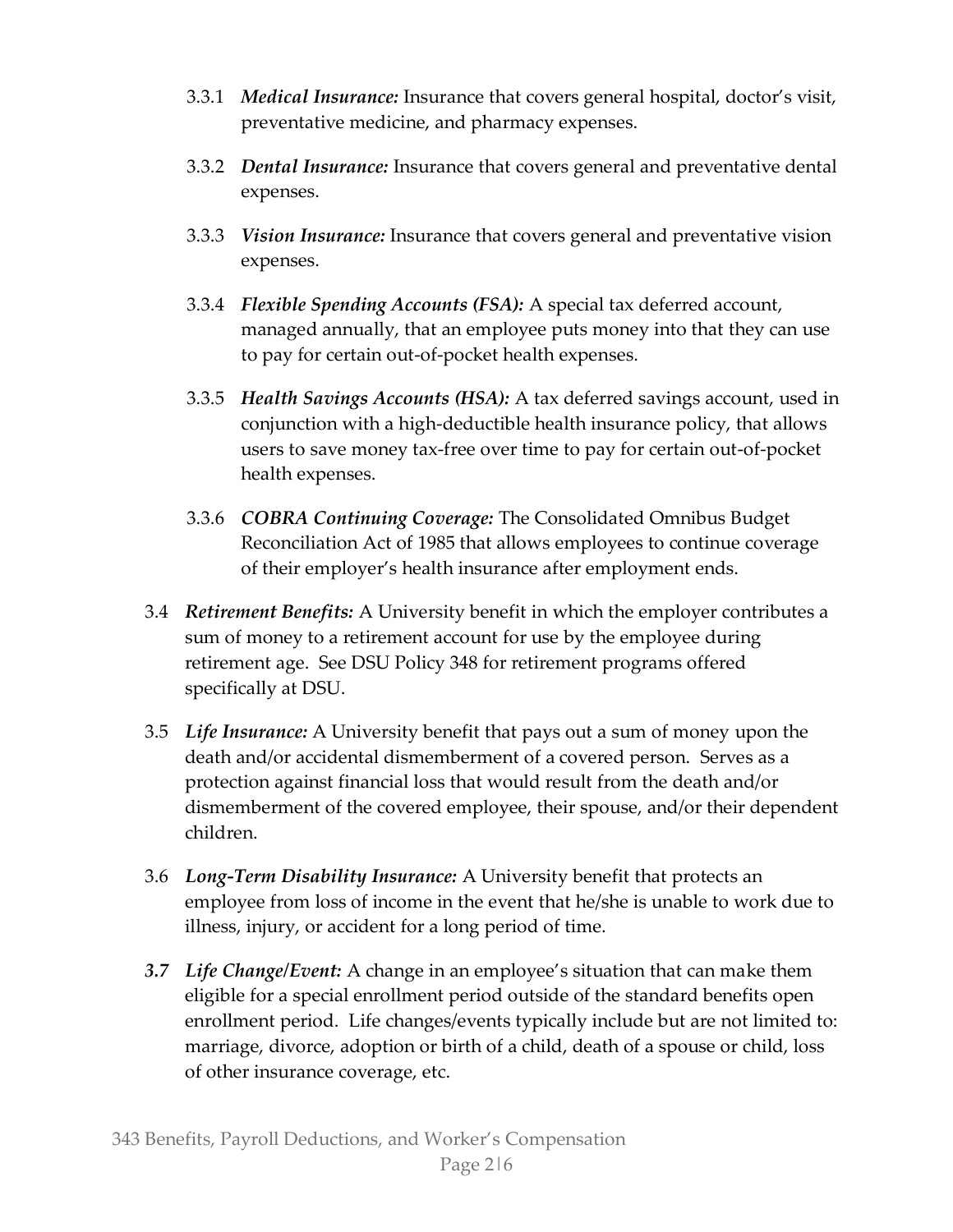- **IV. Policy**
	- 4.1 Dixie State University will provide benefits to its employees as a way of showing support to its employees, remaining competitive in the job market, and to comply with federal and state tax and benefit regulations.
	- 4.2 Dixie State University will maintain an active worker's compensation policy and cover all employees under worker's compensation during their employment at the University. This benefit will be paid entirely by the University.
	- 4.3 All full-time and part-time DSU employees will participate in required payroll taxes as defined by federal and state law.
	- 4.4 The University reserves the right to offer and maintain University benefits such as health insurance, retirement, life insurance, long-term disability insurance, and other benefits to full-time employees as a supplement to their base salary and to remain competitive in the job market. These policies will comply with federal and state law and include routine market analysis to ensure quality benefits are offered at competitive prices for the University and its employees.
		- 4.4.1 A description of all University benefits can be found online through the Human Resources webpage.
	- 4.5 Employees will be given the opportunity to make changes to their University benefits, specifically health/life/disability insurance, during an annually defined general open enrollment period. Changes may also be made midyear during a special open enrollment period (either as a new University hire and in the event of a life change).
		- 4.5.1 Certain benefits, such as voluntary employee contributions for retirement, HSA contributions, employee charitable contributions to University scholarships, and professional association dues may be changed throughout the year and are not subject to general open enrollment.
	- 4.6 In the event an employee leaves DSU employment, explanation of benefit continuation (such as COBRA coverage for health insurance, conversion/portability for life insurance, rollover of retirement accounts, etc.) will be presented to the employee as part of their exit interview.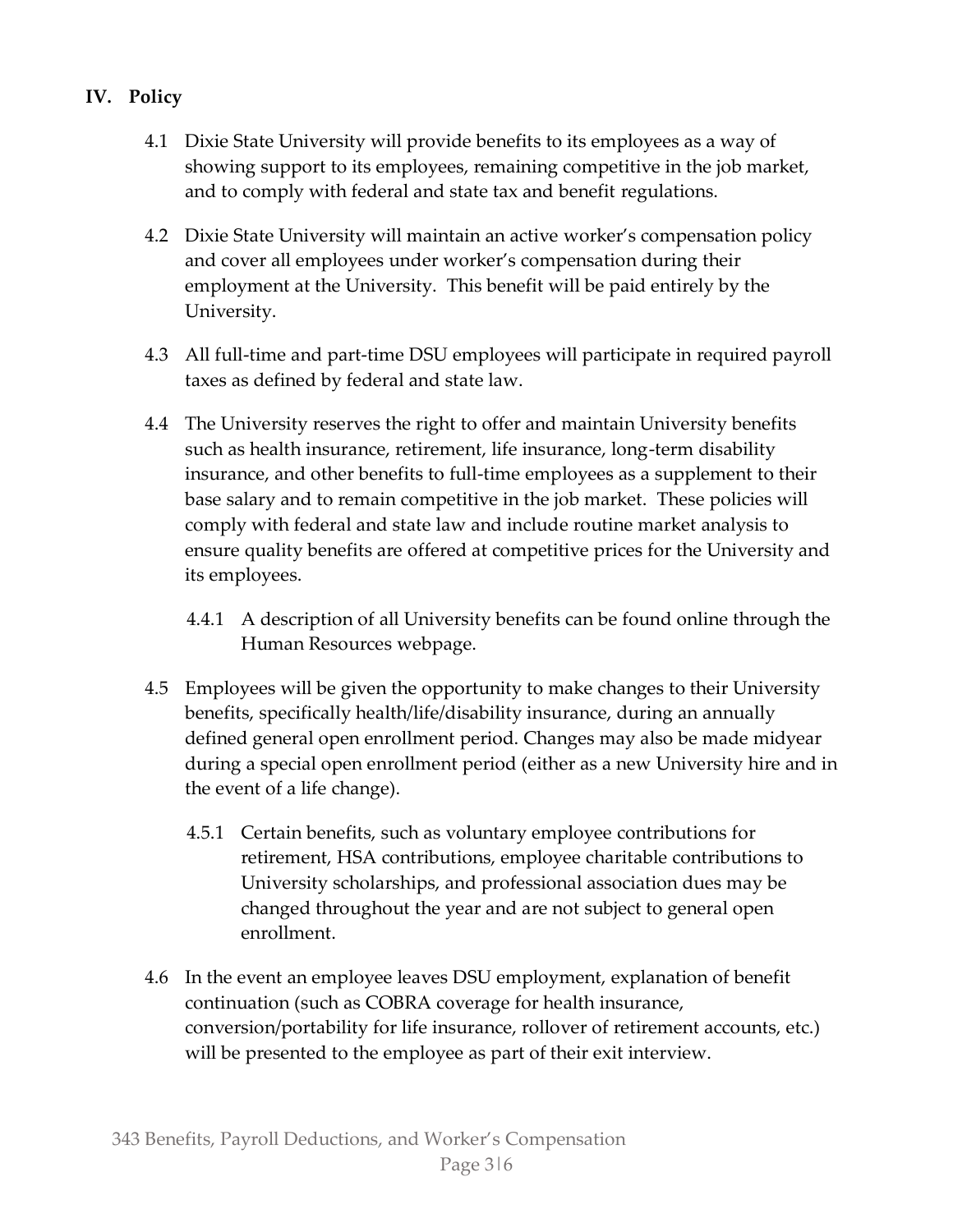#### **V. References**

- 5.1 DSU Policy 301: Personnel Definitions
- 5.2 DSU Policy 310: Part-time Employment
- 5.3 DSU Policy 348: Retirement Programs
- 5.4 DSU Policy 349: Family and Medical Leave
- 5.5 DSU Human Resources Employee Benefits: <https://humanresources.dixie.edu/employee-benefits/>
- 5.6 DSU Human Resources Forms:<https://humanresources.dixie.edu/forms/>
- 5.7 DSU Payroll Office:<https://employees.dixie.edu/business-services/payroll/>
- 5.8 Workers Compensation Injury Report: <https://humanresources.dixie.edu/forms/workers-compensation-claim-form/>

#### **VI. Procedures**

- 6.1 New employees will be notified by Human Resources about benefit eligibility/ineligibility upon hire. Full-time employees will meet with Human Resources to review and enroll in associated benefits during a benefits orientation.
	- 6.1.1 Coverage and costs associated with these benefits is available on the Human Resources webpage and will be given to the new hire during benefits orientation.
- 6.2 Employees wishing to make midyear changes to their University benefits should contact Human Resources. Most benefit change forms are available on the Human Resources webpage, while payroll deduction change forms are found on the Payroll Office webpage.
- 6.3 Human Resources will notify employees regarding the annual general open enrollment period, including plan/vendor/coverage/cost changes, typically 2-3 months prior to the start of the University's next plan year (July 1). During this period, changes for all benefits may be submitted to Human Resources for processing and implementation as of the start of the University's next plan year (July 1).
- 6.4 Employees involved in a work-related injury are required to report the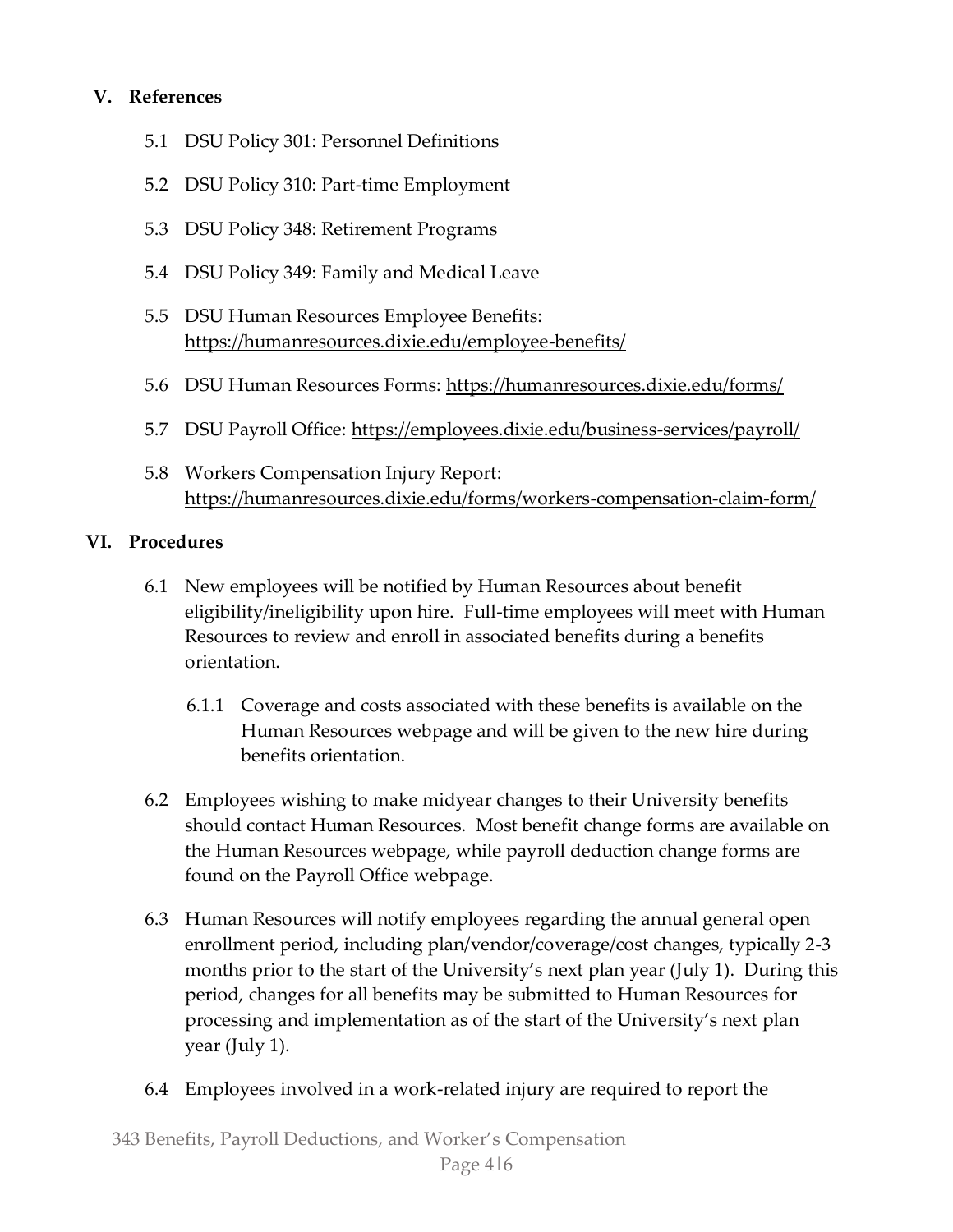incident immediately to the employee's immediate supervisor and within 24 hours to Human Resources. Notification of injury to HR and Campus Risk/Safety is done through completing an online injury report.

- 6.4.1 Supervisors are responsible for arranging transportation for injured employees to emergency treatment facilities when immediate care is necessary. If injuries are life-threatening, the supervisor should call 911.
- 6.4.2 Only serious injuries are to be handled by the hospital emergency room. All other routine injury treatments will be handled by the medical clinic specified by Dixie State University.
	- 6.4.2.1 After initial treatment and diagnosis at the specified medical clinic, an employee may request follow-up treatment by a personal physician.
	- 6.4.2.2 The University reserves the right to require a second medical opinion regarding any diagnosis.
- 6.4.3 When the attending physician directs a period of recuperation during which the employee must be absent from work, Human Resources requires a signed statement from the physician with detail regarding time away from work and a proposed return date.
- 6.4.4 DSU encourages medical diagnosis to allow quick return to full duty work, temporary transitional assignment, or ADA accommodated assignment.
	- 6.4.4.1 If the health care provider treating the employee certifies the employee can return to light duty with a transition to full duty, the University will make efforts to accommodate this request as is reasonable for the department and/or workload.
	- 6.4.4.2 If the health care provider treating the employee certifies the employee can return to a temporary transitional assignment, the employee may decline the employer's offer of this assignment. Thus, the employee may lose workers compensation payments but is entitled to remain eligible under the University's FMLA policy 349 until the 12 weeks allowed under that policy are exhausted.
	- 6.4.4.3 When an employee returning from a worker's compensation injury is a qualified individual with a disability, he/she will have